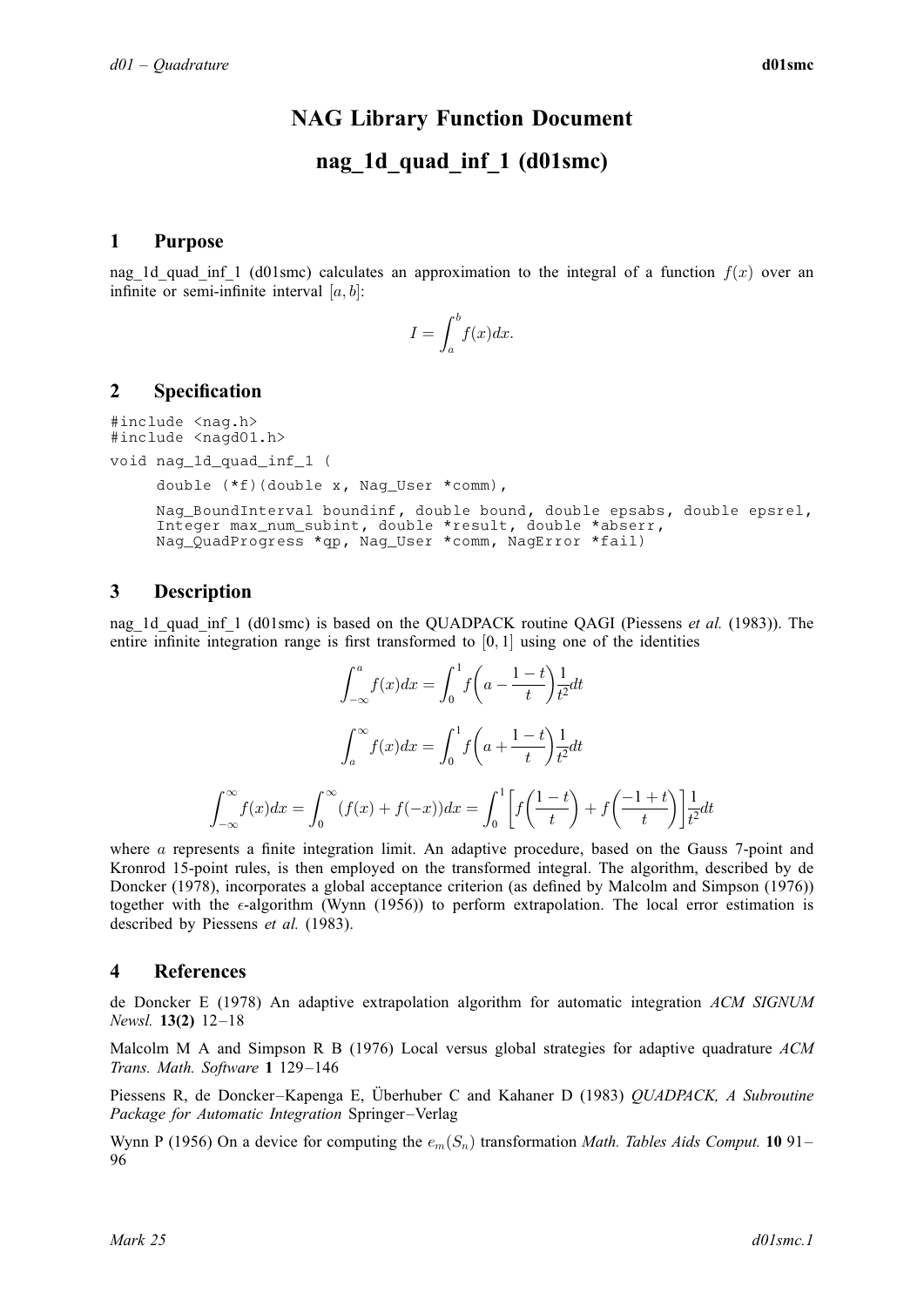## <span id="page-1-0"></span>5 Arguments

1: f – function, supplied by the user External Function f must return the value of the integrand  $f$  at a given point.

The specification of **f** is:

double f (double x, Nag\_User \*comm) 1:  $x - \text{double}$  Input On entry: the point at which the integrand f must be evaluated.

2: comm – Nag\_User \*

Pointer to a structure of type Nag User with the following member:

p – Pointer

On entry/exit: the pointer **comm** $\rightarrow$ **p** should be cast to the required type, e.g., struct user  $*_s =$  (struct user  $*_s$ ) comm  $\rightarrow$  p, to obtain the original object's address with appropriate type. (See the argument [comm](#page-2-0) below.)

#### 2: **boundinf** – Nag BoundInterval *Input*

On entry: indicates the kind of integration interval.

 $boundinf = Nag\_UpperSemilnfinite$ The interval is  $[bound, +\infty)$ .

 $boundinf = Nag_LowerSemilnfinite$ The interval is  $(-\infty, \text{bound}]$ .

**boundinf**  $=$  Nag<sub>Infinite</sub> The interval is  $(-\infty, +\infty)$ .

Constraint: boundinf = Nag UpperSemiInfinite, Nag LowerSemiInfinite or Nag Infinite.

#### 3: **bound** – double Input

On entry: the finite limit of the integration interval (if present). bound is not used if **boundinf**  $=$  Nag<sub>Infinite.</sub>

#### 4: **epsabs** – double Input

On entry: the absolute accuracy required. If **epsabs** is negative, the absolute value is used. See [Section 7](#page-3-0).

5: **epsrel** – double *Input* 

On entry: the relative accuracy required. If **epsrel** is negative, the absolute value is used. See [Section 7](#page-3-0).

#### 6: **max\_num\_subint** – Integer **Input is a set of the set of the set of the set of the set of the set of the set of the set of the set of the set of the set of the set of the set of the set of the set of the set of the set**

On entry: the upper bound on the number of sub-intervals into which the interval of integration may be divided by the function. The more difficult the integrand, the larger max num subint should be.

Constraint:  $\text{max\_num\_subint} \geq 1$ .

## 7: result – double \* Output

On exit: the approximation to the integral  $I$ .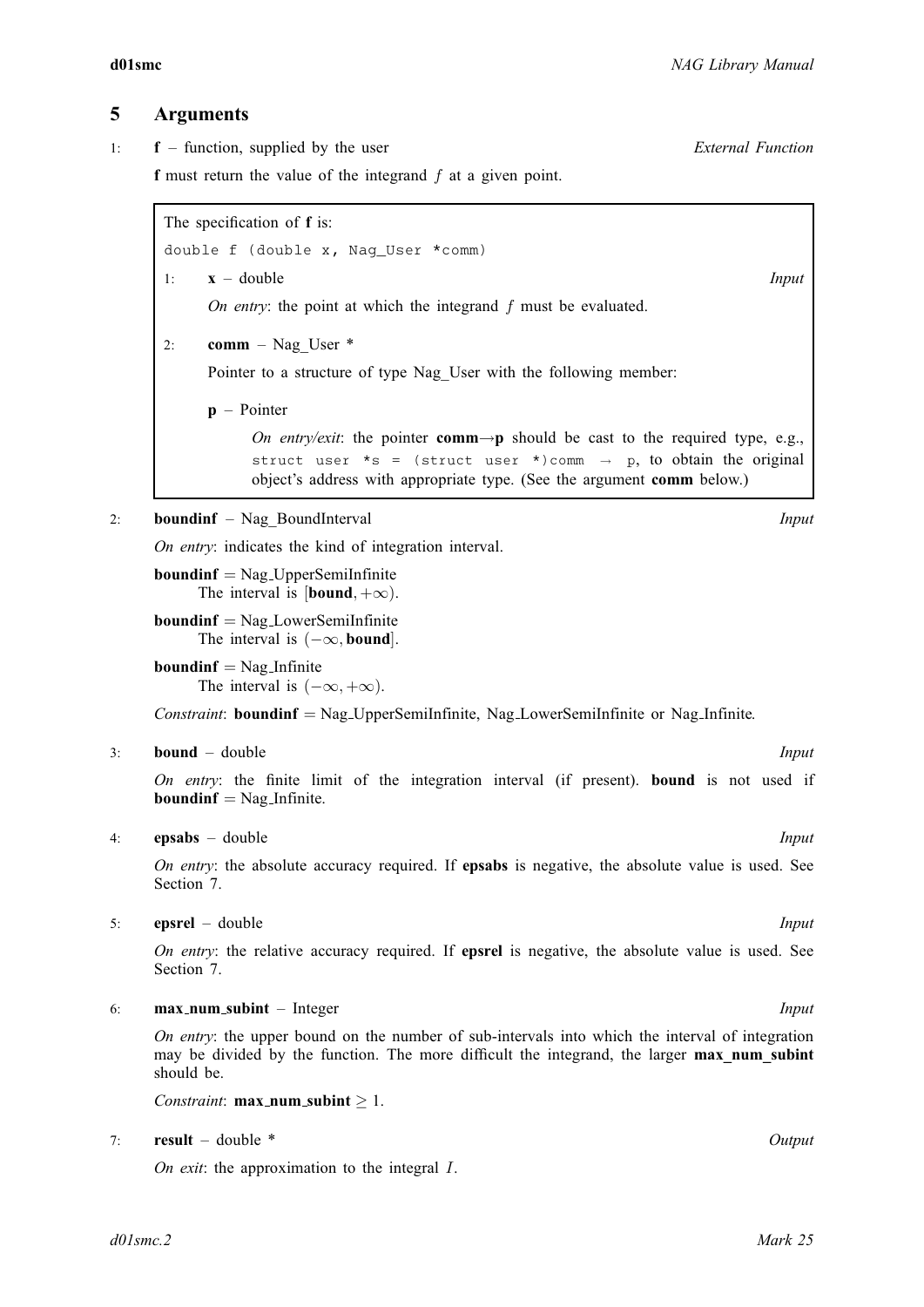#### <span id="page-2-0"></span>8: **abserr** – double \* Output

On exit: an estimate of the modulus of the absolute error, which should be an upper bound for  $|I - \text{result}|$ .

#### 9: **qp** – Nag QuadProgress  $*$

Pointer to structure of type Nag QuadProgress with the following members:

#### num subint – Integer  $Output$

On exit: the actual number of sub-intervals used.

fun count – Integer Output

On exit: the number of function evaluations performed by nag\_1d\_quad\_inf\_1 (d01smc).

| sub int beg pts – double $*$ | Output |
|------------------------------|--------|
| sub int end pts – double $*$ | Output |
| sub int result – double $*$  | Output |
| sub int error $-$ double $*$ | Output |

On exit: these pointers are allocated memory internally with  $max$  num subint elements. If an error exit other than NE\_INT\_ARG\_LT, NE\_BAD\_PARAM or NE\_ALLOC\_FAIL occurs, these arrays will contain information which may be useful. For details, see [Section 9.](#page-3-0)

Before a subsequent call to nag\_1d\_quad\_inf\_1 (d01smc) is made, or when the information contained in these arrays is no longer useful, you should free the storage allocated by these pointers using the NAG macro NAG\_FREE.

#### 10: **comm** – Nag User  $*$

Pointer to a structure of type Nag\_User with the following member:

p – Pointer

On entry/exit: the pointer comm $\rightarrow p$ , of type Pointer, allows you to communicate information to and from [f](#page-1-0)(). An object of the required type should be declared, e.g., a structure, and its address assigned to the pointer **comm** $\rightarrow$ **p** by means of a cast to Pointer in the calling program, e.g., comm.p =  $(Pointer)$ &s. The type Pointer is void \*.

#### 11: **fail** – NagError \* **Input/Output**

The NAG error argument (see Section 3.6 in the Essential Introduction).

### 6 Error Indicators and Warnings

#### NE\_ALLOC\_FAIL

Dynamic memory allocation failed.

#### NE\_BAD\_PARAM

On entry, argument [boundinf](#page-1-0) had an illegal value.

#### NE\_INT\_ARG\_LT

On entry, max num [subint](#page-1-0) must not be less than 1: max num subint =  $\langle value \rangle$ .

#### NE\_QUAD\_BAD\_SUBDIV

Extremely bad integrand behaviour occurs around the sub-interval  $(\langle value \rangle, \langle value \rangle)$ . The same advice applies as in the case of [NE\\_QUAD\\_MAX\\_SUBDIV.](#page-3-0)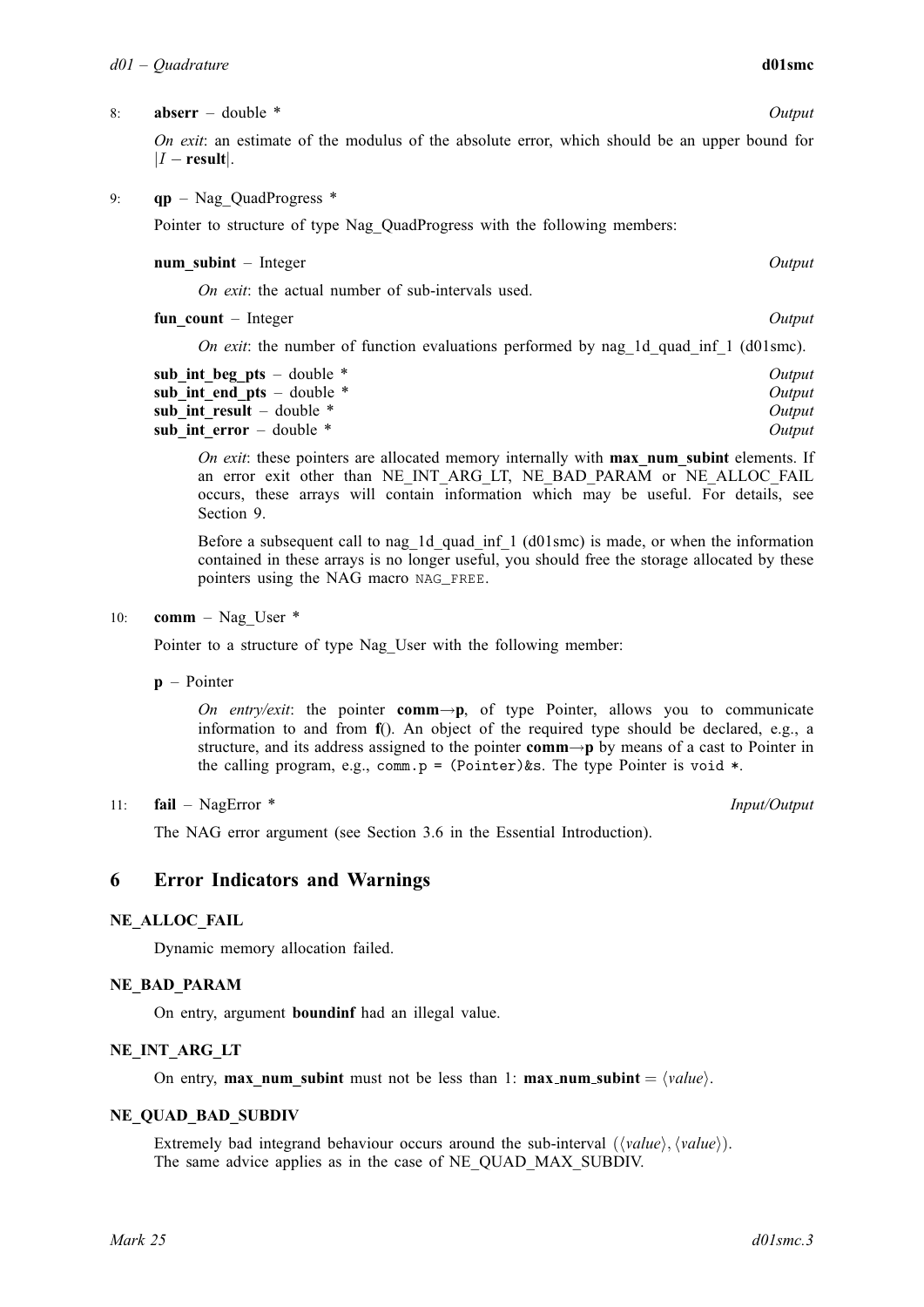### <span id="page-3-0"></span>NE\_OUAD\_BAD\_SUBDIV\_INTS

Extremely bad integrand behaviour occurs around one of the sub-intervals  $(\langle value \rangle, \langle value \rangle)$  or  $(\langle value \rangle, \langle value \rangle).$ 

The same advice applies as in the case of NE\_QUAD\_MAX\_SUBDIV.

#### NE\_QUAD\_MAX\_SUBDIV

The maximum number of subdivisions has been reached: **max\_num\_[subint](#page-1-0)** =  $\langle value \rangle$ .

The maximum number of subdivisions has been reached without the accuracy requirements being achieved. Look at the integrand in order to determine the integration difficulties. If the position of a local difficulty within the interval can be determined (e.g., a singularity of the integrand or its derivative, a peak, a discontinuity, etc.) you will probably gain from splitting up the interval at this point and calling the integrator on the sub-intervals. If necessary, another integrator, which is designed for handling the type of difficulty involved, must be used. Alternatively, consider relaxing the accuracy requirements specified by [epsabs](#page-1-0) and [epsrel](#page-1-0), or increasing the value of [max\\_num\\_subint](#page-1-0).

#### NE\_OUAD\_NO\_CONV

The integral is probably divergent or slowly convergent. Please note that divergence can also occur with any error exit other than [NE\\_INT\\_ARG\\_LT,](#page-2-0) [NE\\_BAD\\_PARAM](#page-2-0) or [NE\\_ALLOC\\_FAIL.](#page-2-0)

### NE\_OUAD\_ROUNDOFF\_EXTRAPL

Round-off error is detected during extrapolation.

The requested tolerance cannot be achieved, because the extrapolation does not increase the accuracy satisfactorily; the returned result is the best that can be obtained. The same advice applies as in the case of NE\_QUAD\_MAX\_SUBDIV.

#### NE\_QUAD\_ROUNDOFF\_TOL

Round-off error prevents the requested tolerance from being achieved: [epsabs](#page-1-0) =  $\langle value \rangle$ , [epsrel](#page-1-0)  $= \langle value \rangle$ .

The error may be underestimated. Consider relaxing the accuracy requirements specified by [epsabs](#page-1-0) and [epsrel](#page-1-0).

## 7 Accuracy

nag\_1d\_quad\_inf\_1 (d01smc) cannot guarantee, but in practice usually achieves, the following accuracy:

$$
|I - \text{result}| \leq tol
$$

where

$$
tol = \max\{|\text{epsabs}|, |\text{epsrel}| \times |I|\}
$$

and [epsabs](#page-1-0) and [epsrel](#page-1-0) are user-specified absolute and relative error tolerances. Moreover it returns the quantity [abserr](#page-2-0) which, in normal circumstances, satisfies

$$
|I - \text{result}| \le \text{abserr} \le \text{tol}.
$$

## 8 Parallelism and Performance

Not applicable.

## 9 Further Comments

The time taken by nag\_1d\_quad\_inf\_1 (d01smc) depends on the integrand and the accuracy required.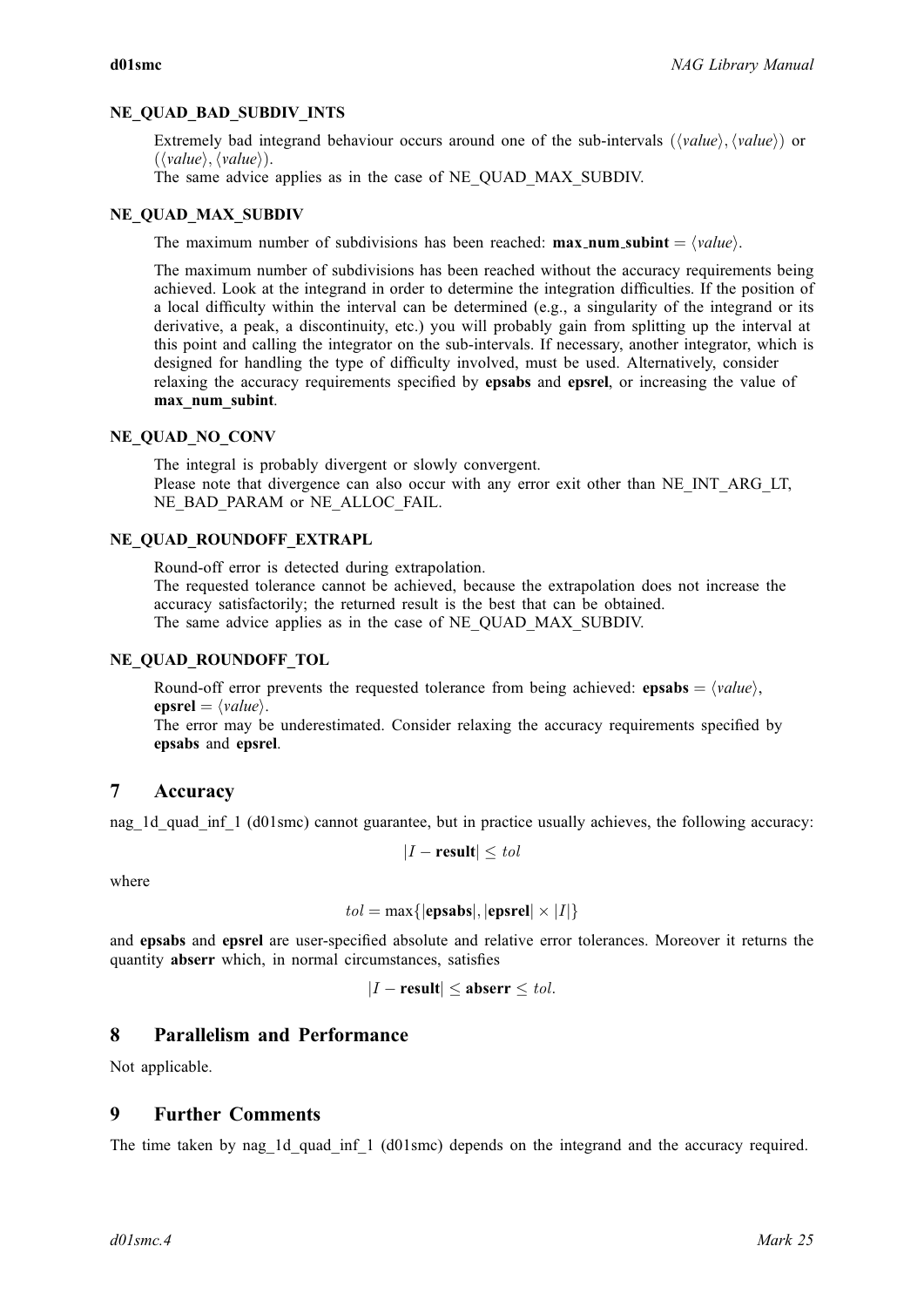If the function fails with an error exit other than [NE\\_INT\\_ARG\\_LT, NE\\_BAD\\_PARAM](#page-2-0) or NE ALLOC FAIL then you may wish to examine the contents of the structure **[qp](#page-2-0)**. These contain the end-points of the sub-intervals used by nag\_1d\_quad\_inf\_1 (d01smc) along with the integral contributions and error estimates over the sub-intervals.

Specifically,  $i = 1, 2, \ldots, n$ , let  $r_i$  denote the approximation to the value of the integral over the subinterval  $[a_i, b_i]$  in the partition of  $[a, b]$  and  $e_i$  be the corresponding absolute error estimate.

Then,  $\int_{a_i}^{b_i} f(x)dx \simeq r_i$  and [result](#page-1-0)  $=\sum_{i=1}^n r_i$  unless the function terminates while testing for divergence of the integral (see Section 3.4.3 of [Piessens](#page-0-0) *et al.* (1983)). In this case, **[result](#page-1-0)** (and **[abserr](#page-2-0)**) are taken to be the values returned from the extrapolation process. The value of n is returned in  $qp\rightarrow num\_subint$ , and the values  $a_i$ ,  $b_i$ ,  $r_i$  and  $e_i$  are stored in the structure **[qp](#page-2-0)** as

```
a_i = \textbf{qp} {\rightarrow} \textbf{sub\_int\_beg\_pts}[i-1],b_i = \mathbf{qp}{\rightarrow}\mathbf{sub\_int\_end\_pts}[i-1],r_i = \mathbf{qp} {\rightarrow} \mathbf{sub\_int\_result}[i-1] and
e_i = \mathbf{qp}{\rightarrow}\mathbf{sub\_int\_error}[i-1].
```
## 10 Example

This example computes

$$
\int_0^\infty \frac{1}{(x+1)\sqrt{x}} dx.
$$

## 10.1 Program Text

```
/* nag_1d_quad_inf_1 (d01smc) Example Program.
 *
* Copyright 2014 Numerical Algorithms Group.
 *
* Mark 5, 1998.
* Mark 6 revised, 2000.
* Mark 7 revised, 2001.
 *
 */
#include <nag.h>
#include <stdio.h>
#include <nag_stdlib.h>
#include <math.h>
#include <nagd01.h>
#ifdef __cplusplus
extern "C" {
#endif
static double NAG_CALL f(double x, Nag_User *comm);
#ifdef __cplusplus
}
#endif
int main(void)
{
 static Integer use_comm[1] = {1};
 Integer exit_status = 0;
 double a;<br>double ep
                  epsabs, abserr, epsrel, result;
 Nag_QuadProgress qp;
 Integer max_num_subint;
 NagError fail;
 Nag_User comm;
 INIT_FAIL(fail);
 printf("nag_1d_quad_inf_1 (d01smc) Example Program Results\n");
```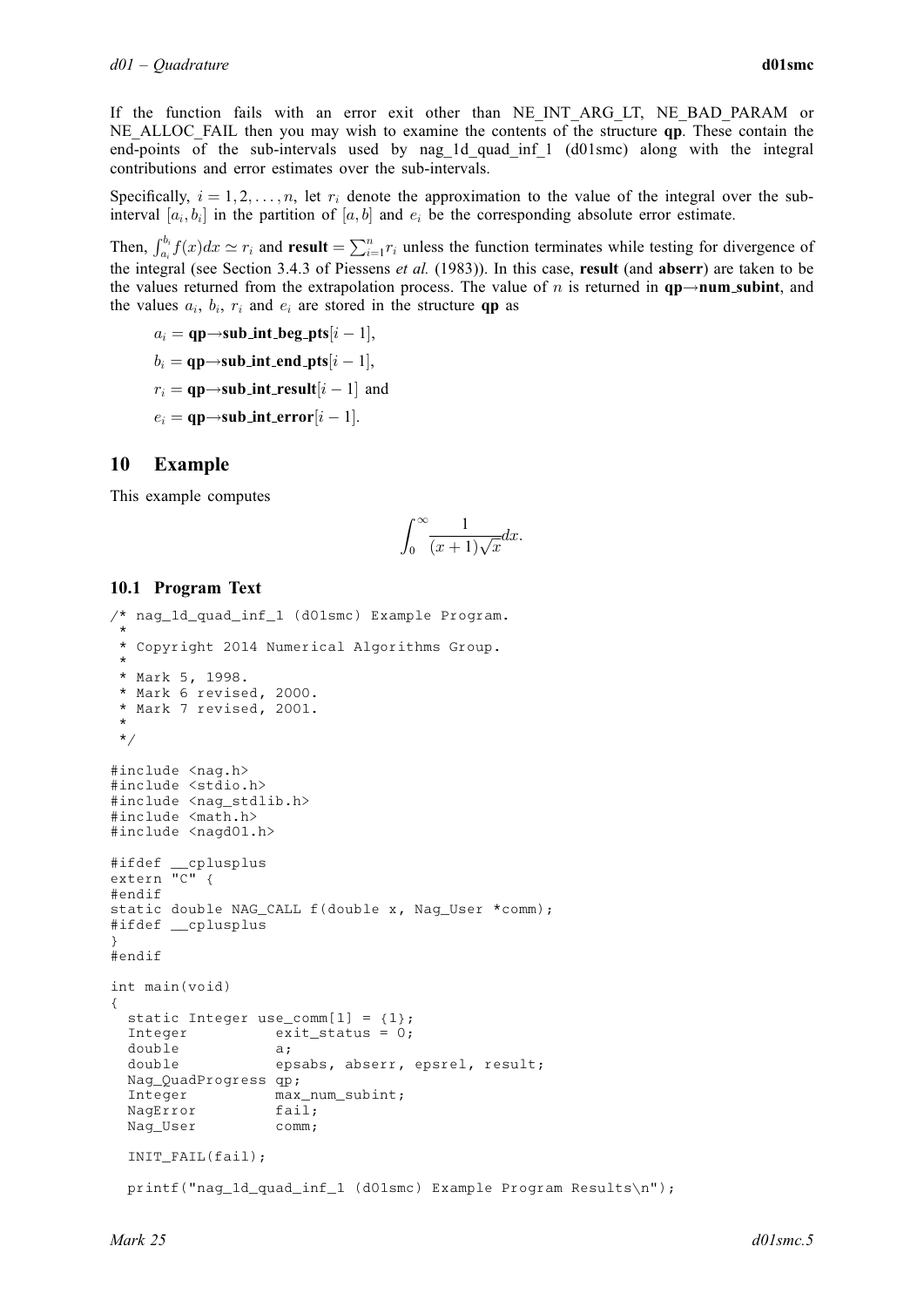```
/* For communication with user-supplied functions: */
 comm.p = (Pointer)&use_comm;
 epsabs = 0.0;
 epsrel = 0.0001;a = 0.0;max num subint = 200;
 /* nag_1d_quad_inf_1 (d01smc).
  * One-dimensional adaptive quadrature over infinite or
  * semi-infinite interval, thread-safe
  */
 nag_1d_quad_inf_1(f, Nag_UpperSemiInfinite, a, epsabs, epsrel,
                   max_num_subint, &result, &abserr, &qp, &comm, &fail);
 printf("a - lower limit of integration = 810.4f\n", a);
 printf("b - upper limit of integration = infinity\n");
 printf("epsabs - absolute accuracy requested = *11.2e\n", epsabs);
 printf("epsrel - relative accuracy requested = \frac{1}{2}1.2e\n\n", epsrel);
 if (fail.code != NE_NOERROR)
    printf("Error from nag_1d_quad_inf_1 (d01smc) %s\n", fail.message);
  if (fail.code != NE_INT_ARG_LT && fail.code != NE_BAD_PARAM &&
     fail.code != NE_ALLOC_FAIL && fail.code != NE_NO_LICENCE)
    {
     printf("result - approximation to the integral = 89.5f\n",
              result);
     printf("abserr - estimate of the absolute error = 11.2e\",
              abserr);
     printf("qp.fun_count - number of function evaluations = %4"NAG_IIFMT"\n",qp.fun_count);
     printf("qp.num_subint - number of subintervals used = 4"NAG_IFMT"\n",
              qp.num_subint);
      /* Free memory used by qp */NAG_FREE(qp.sub_int_beg_pts);
     NAG_FREE(qp.sub_int_end_pts);
     NAG_FREE(qp.sub_int_result);
     NAG_FREE(qp.sub_int_error);
   }
 else
    {
     exit_status = 1;
     goto END;
    }
END:
 return exit_status;
static double NAG_CALL f(double x, Nag_User *comm)
 Integer *use_comm = (Integer *)comm->p;
 if (use_comm[0])
    {
     printf("(User-supplied callback f, first invocation.)\n");
     use_{comm}[0] = 0;}
 return 1.0/((x+1.0)*sqrt(x));
```
#### 10.2 Program Data

None.

 $\mathfrak{r}$ 

{

}